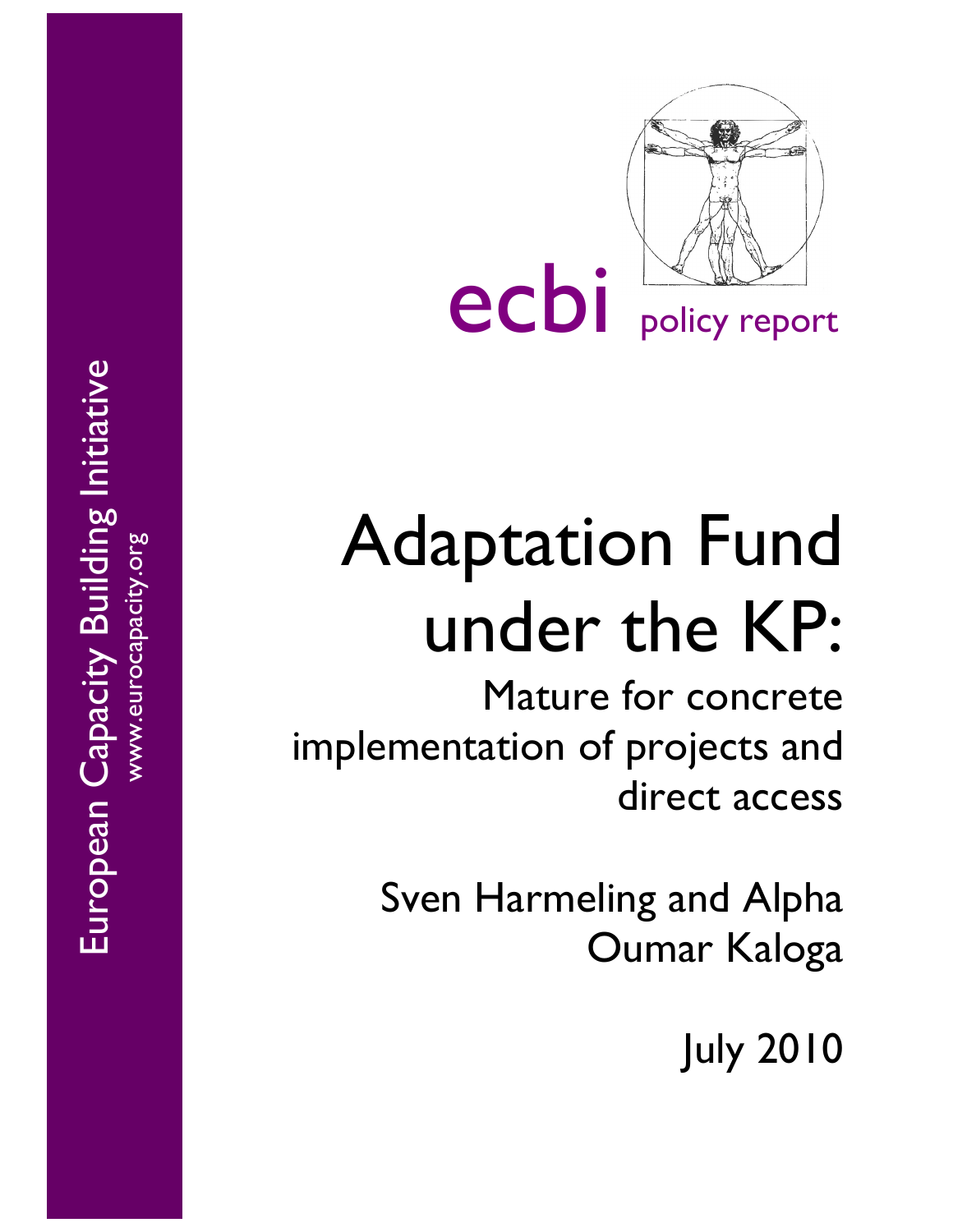The contents of this paper are the authors' sole responsibility. They do not necessarily represent the views of the European Capacity Building Initiative (ecbi) or any of its Members

All rights reserved. No part of this publication may be reproduced, stored in a retrieval system, or transmitted in any form or by any means, electronic, mechanical, photocopying, recording, or otherwise, without prior permission of the ecbi.

#### **Acknowledgments:**

This work has been made possible through funding support to the ecbi from the **UK Department of International Development (DFID)**.



Other Acknowledgments

Germanwatch acknowledges the continuous support from its partner Brot für die Welt (Bread for the World) for observing the development of the Adaptation Fund.

#### **About the authors:**

Germanwatch is an environment and development NGO which has been actively promoting North-South equity and the preservation of livelihoods since 1991. Its work focuses on the politics and economics of the North with their worldwide consequences. The situation of marginalised people in the South is the starting point of the work. Climate change under the UNFCCC has developed to one of the core work areas of Germanwatch, both with regard to mitigation and adaptation.

Further work on the Adaptation Fund can be accessed at http://www.germanwatch.org/klima/af.htm

*Sven Harmeling* is Senior Advisor Climate and Development with Germanwatch and has been present to all Adaptation Fund Meetings. He has published several papers on adaptation under the UNFCCC as well as climate finance. Since 2008 he serves as a cochair to the adaptation working group of Climate Action Network International (CAN-I). He holds a diploma in geography, political sciences and environmental economics.

*Alpha Oumar Kaloga* (MA) is Climate Change Adaptation Advisor with Germanwatch and member of the Guinean delegation to the UNFCCC negotiations. He has been following the Adaptation Fund since the sixth meeting and since then provides as coauthor regular briefings on relevant documents prior to or during the Adaptation Fund meetings.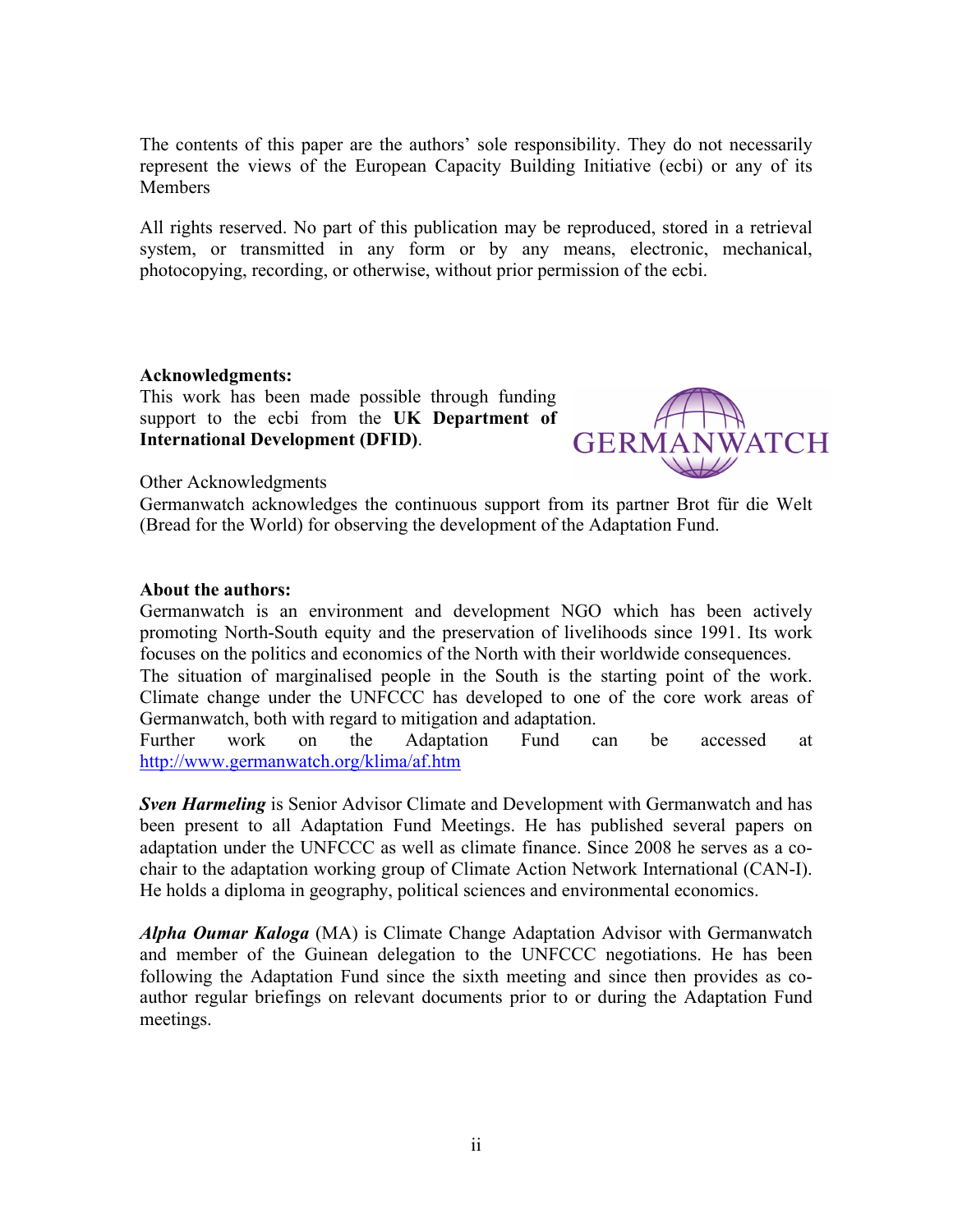## Acronyms

| <b>ADB</b>   | <b>Asian Development Bank</b>                           |
|--------------|---------------------------------------------------------|
| AF           | <b>Adaptation Fund</b>                                  |
| <b>AFB</b>   | <b>Adaptation Fund Board</b>                            |
| <b>BAP</b>   | <b>Bali Action Plan</b>                                 |
| <b>CDM</b>   | <b>Clean Development Activity</b>                       |
| <b>COP</b>   | Conference of the Parties                               |
| <b>CSE</b>   | Centre de Suivi Écologique de Senegal                   |
| <b>EFC</b>   | Ethics and Finance Committee                            |
| GEF:         | Global Environment Facility                             |
| <b>IFAD</b>  | International Fund for Agricultural Development         |
| <b>LDC</b>   | <b>Least Developed Countries</b>                        |
| MIE:         | Multilateral Implementing Entities                      |
| NIE:         | <b>National Implementing Entities</b>                   |
| ODA:         | Official Development assistance                         |
| OECD:        | Organisation for Economic Co-operation and Development  |
| PPRC:        | Project and Programme Review Committee                  |
| <b>SBI</b>   | Subsidiary Body for Implementation                      |
| <b>SBSTA</b> | Subsidiary Body for Scientific and Technological Advice |
| UNDP:        | <b>United Nation Development Programme</b>              |
| UNEP:        | United Nation Environment Programme                     |
| WB:          | Word Bank                                               |
| <b>WFP</b>   | World Food Programme                                    |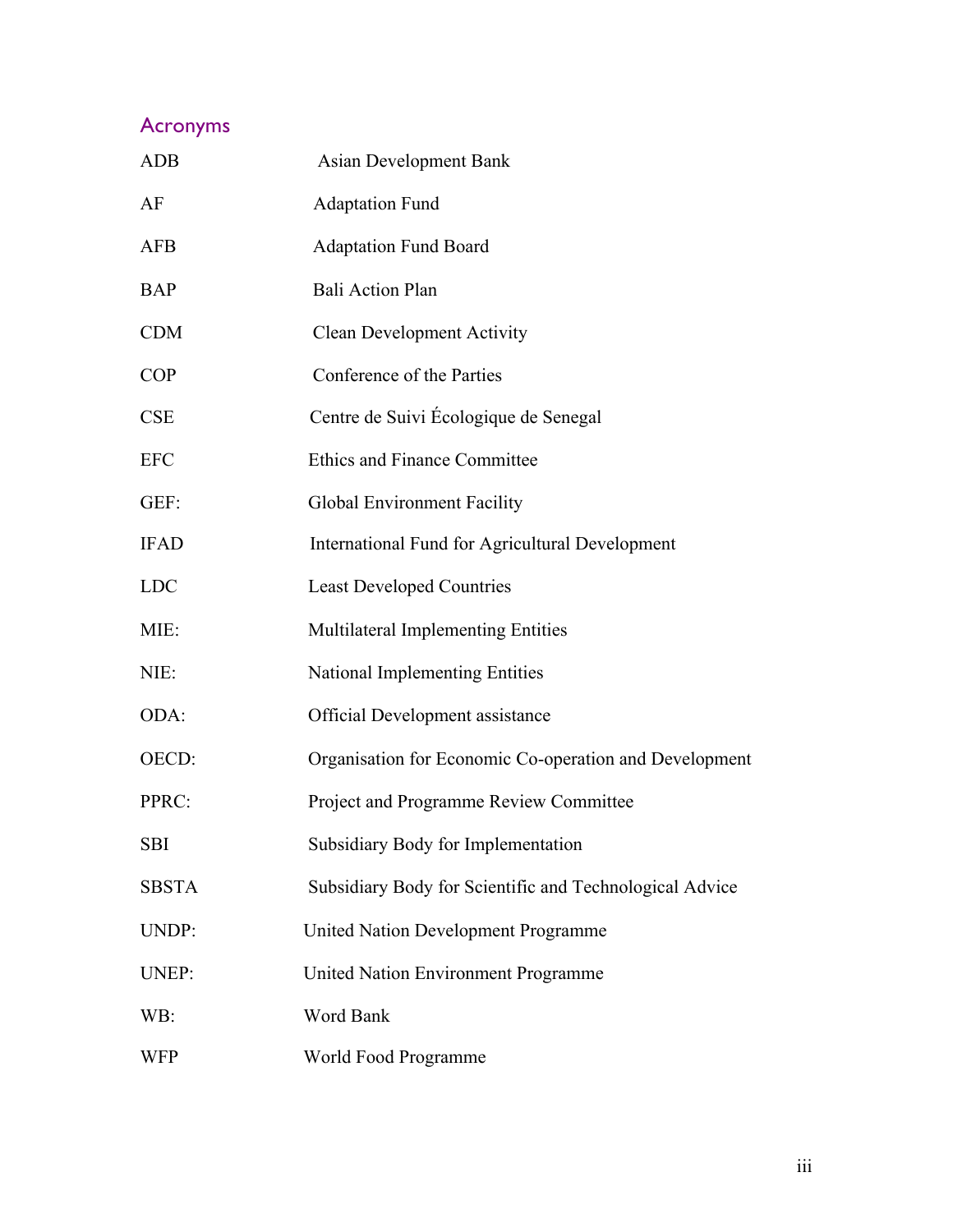## Executive Summary

Both scientifically proven as well as painfully felt all around the world, climate change is happening now, and in many regards faster than IPCC AR4 indicated<sup>1</sup>. The associated impacts affect most intensely the poor of this world, which ironically have contributed the least to global warming. Adaptation to the consequences of climate change is essential for survival and indispensable to safeguard development progress in poverty reduction and the fight against hunger. Strengthening their ability to adapt to the impact of climate change is realised as a key factor for poor countries and most vulnerable people.

Thus, one of the important challenges of the post-2012 finance and adaptation regime under the Convention is not only to make sure that enough reliable financial means are provided for adaptation, but also that the means actually directly reach the people which need them most. The Adaptation Fund (AF) under the Kyoto Protocol is playing a key role here. This is due to its unique and innovative features, which consist of direct access to financial means and an equitable governance composition.

As its logo of a young tree symbolises, the AF is slowly growing and establishing itself as a "model for the future" in the international climate finance debate. The Adaptation Fund (AF) is a self-standing solidarity-fund established under the Kyoto Protocol in order to finance concrete adaptation projects in those most vulnerable countries which are Parties to the Protocol.

The successes and progress of the last years are indications of the quality of the work within the Adaptation Fund Board, the governance body of the Fund. Therefore the Fund has been attracting increasing attention. The accreditation of the first National Implementing Entity (NIE) "Le Centre de Suivie Écologique du Senegal" which happened during the  $9<sup>th</sup>$  meeting of the AFB in March 2010, is a historic milestone. It marks the first concrete realisation of the direct access approach in climate financing. Approval of the first projects during the last  $10<sup>th</sup>$  meeting marks the beginning of the implementation phase. Success of this phase is dependent on many factors and actors, in particular within developing countries. Important is on the one hand how the AF deals with its guidelines and on the other hand how the implementing entities involve relevant stakeholders, both governmental and non-governmental, within the countries.

However, the Fund is also in a critical phase. It is confronted especially with two challenges. On the one hand it needs to fulfil expectations as , a model for the future". In order to let actions speak it needs to adopt and finance as many projects as possible while ensuring they are of high quality. It needs to increase the number of National Implementing Entities as much as possible while at the same time ensuring that the fiduciary management standards are not weakened. Only then can the AF pave the way for broad acceptance of the direct access approach in the overall climate finance debate. Furthermore, it is confronted with the question how it will share its limited financial

<sup>&</sup>lt;sup>1</sup> See for instance the Mc Mullen P. C. et al., (October 2009): UNEP Climate Change Science Compendium 2009. p. iii.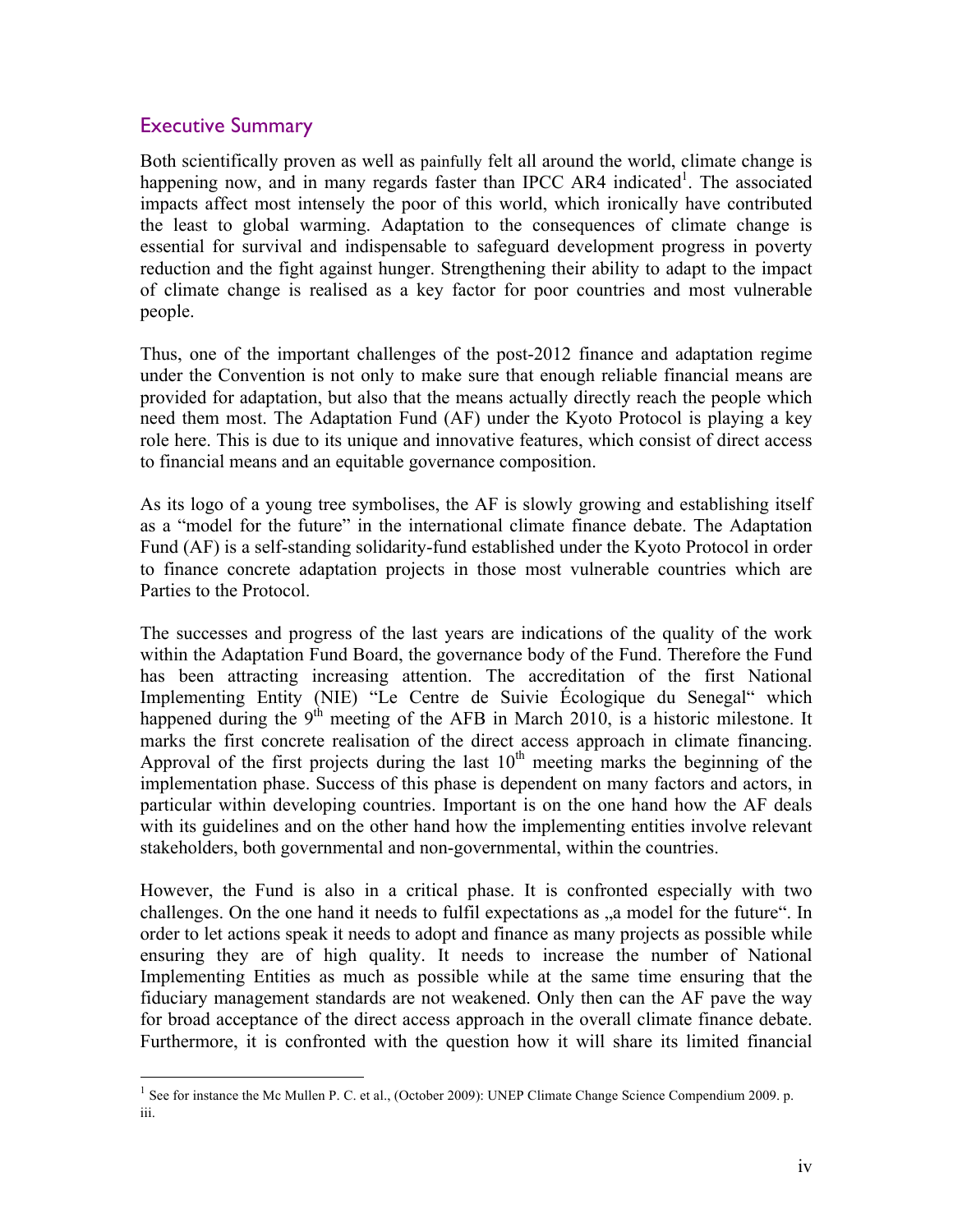resources among its eligible Parties in an equitable manner. By swift financing of good projects it should send out the right signals: On the one hand towards the wealthy nations to fulfil their financial promises ie. in form of the fast start financing and to show the hesitating developing countries, that the fast delivery of funding to those countries, which show explicitly early and interest.

The existing briefing paper tries to supply the delegates from Least Developing Countries (LDC) with a clear view on the Adaptation Fund by explaining its key features and the processes how to best access the resources of the Fund.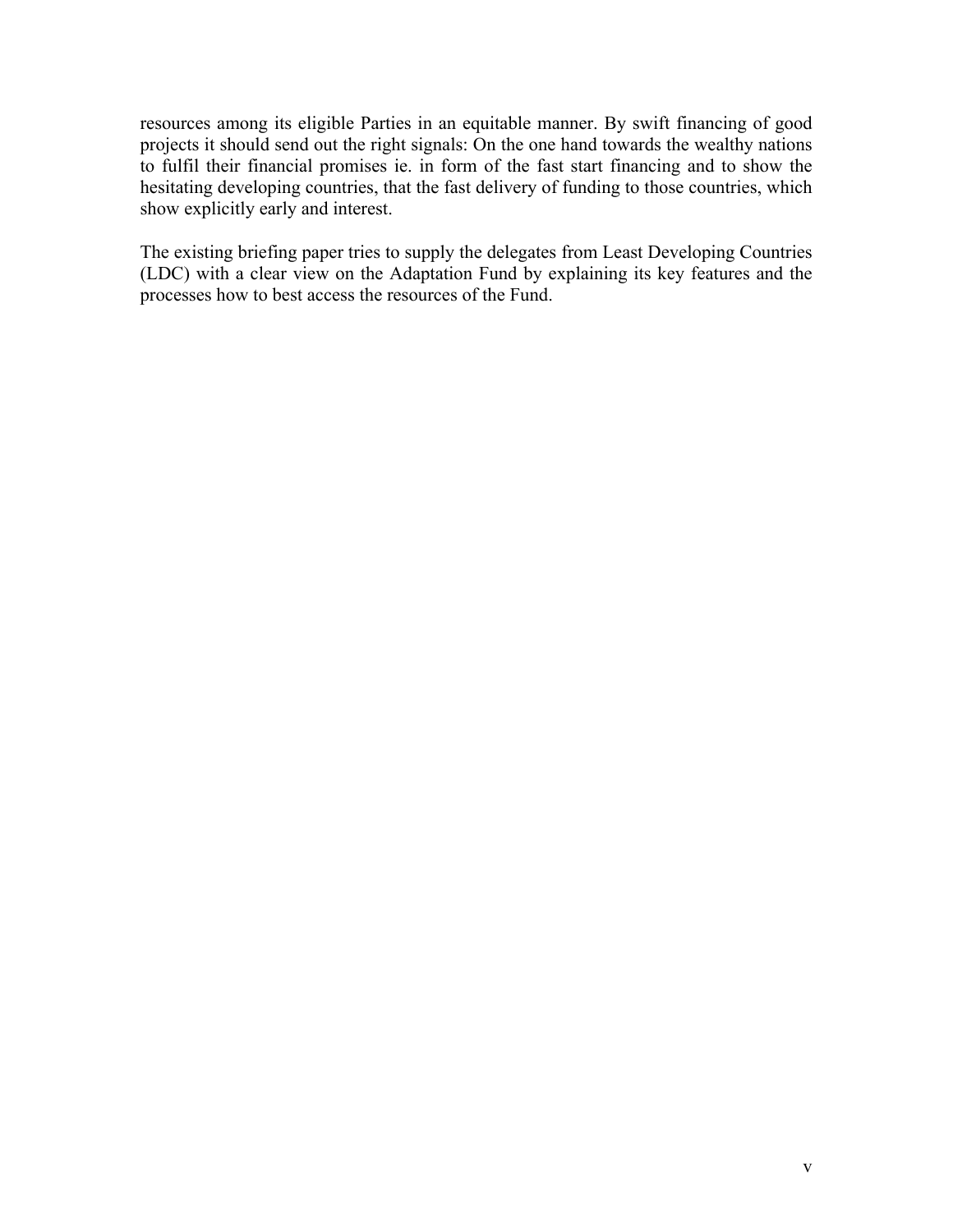## Beginnings: launch and objectives of the Fund

The AF was specifically established in order to finance the full costs of country-driven concrete adaptation projects and programmes<sup>2</sup> in developing country Parties to the Protocol that are particularly vulnerable to the adverse effects of climate change. The first steps towards erecting the Fund were undertaken during COP7 held in Marrakesh (Morocco) in the year 2001(Decision 10/CP.7 –Annex 2). However, due to controversial debates in the following years, only six years later at the third meeting of the Parties to the Kyoto Protocol in Bali (Indonesia) in 2007 the key institutional parameters were agreed and the Adaptation Fund Board set up (decision  $1/CMP.3 -$  Annex  $7)^3$  In March 2008, the Adaptation Fund Board started its work and developed the required guidelines and rules.

The 4<sup>th</sup> meeting of the Kyoto Parties, CMP4 in Poznan in 2008, marked a milestone in the full operationalisation of the Fund through the adoption of key documents the AFB had developed, the "Strategic priorities, policies and guidelines", the "Rules of Procedure" and the necessary arrangements with the Global Environment Facility (GEF) which provides secretariat services to the AFB, and with the World Bank as Trustee.<sup>4</sup> There it was also agreed upon to provide the AFB with the legal capacity necessary for the discharge of its functions with regard to direct access. This should allow it to directly contract with third parties.

Adaptation to climate change requires a large amount of money , mobilised capacities and strong governance structures. Some of the innovative features that are inherent to the Fund, and which have been developed by the Board in its recent work, promise to provide vulnerable developing countries with a more appropriate institution than it is the case with other existing institutions such as the GEF or the World Bank. The Fund can thus become a central institution for international cooperation in the field of adaptation.

#### Direct Access to AF resources for eligible Parties

Part of the Bali decision was that developing countries will be able to access resources from the Adaptation Fund through direct access. The direct access approach allows developing countries a faster, less bureaucratic access to the Fund and thereby strengthen the ownership and responsibility of these countries. The way this approach works is relatively simple. The functions that are usually performed by the Multilateral Implementing Entities (MIE) such as UNDP or the World Bank within countries, namely to oversee the implementation of projects and the appropriate disbursement of financial resources, are now performed by National Implementing Entities. Developing countries

 <sup>2</sup> All meeting documents dating from the AFB in this briefing are available on the homepage of the Board: available at

http://www.adaptation-fund.org/. According to the definition in the Operational Policie and Guidelines a concrete Adaptation Project is *"a set of activities aimed at addressing the adverse impacts of and risks posed by climate change"* while an Adaptation Programme is defined as *" a process, a plan, or an approach for addressing climate change impacts that is broader than the scope of an individual project."* See Adaptation Fund Board (AFB), 2009a: Operational Policies and Guideline for Parties to access to the resources of the Fund, p.4 par. 7-9, available at http://www.adaptationfund.org/system/files/AFB.Operational\_Policies\_and\_Guidelines.pdf

<sup>&</sup>lt;sup>3</sup> Decision 1/CMP.3 FCCC/KP/CMP/2008/11/Add.2 Adaptation Fund (Bali, December 2007): It was decided that the operating entity of the Fund would be the Adaptation Fund Board, serviced by a Secretariat and a Trustee. Upon invitation by the Parties, the Global Environment Facility (GEF) provides Secretariat services to the Board, and the World Bank serves as Trustee of the Fund, both on an interim basis. FCCC/KP/CMP/2007/9/Add.1 p.3, available at http://www.adaptation-fund.org/system/files/Decision\_1-CMP.3.pdf <sup>4</sup> *Id*. at p.6 par.23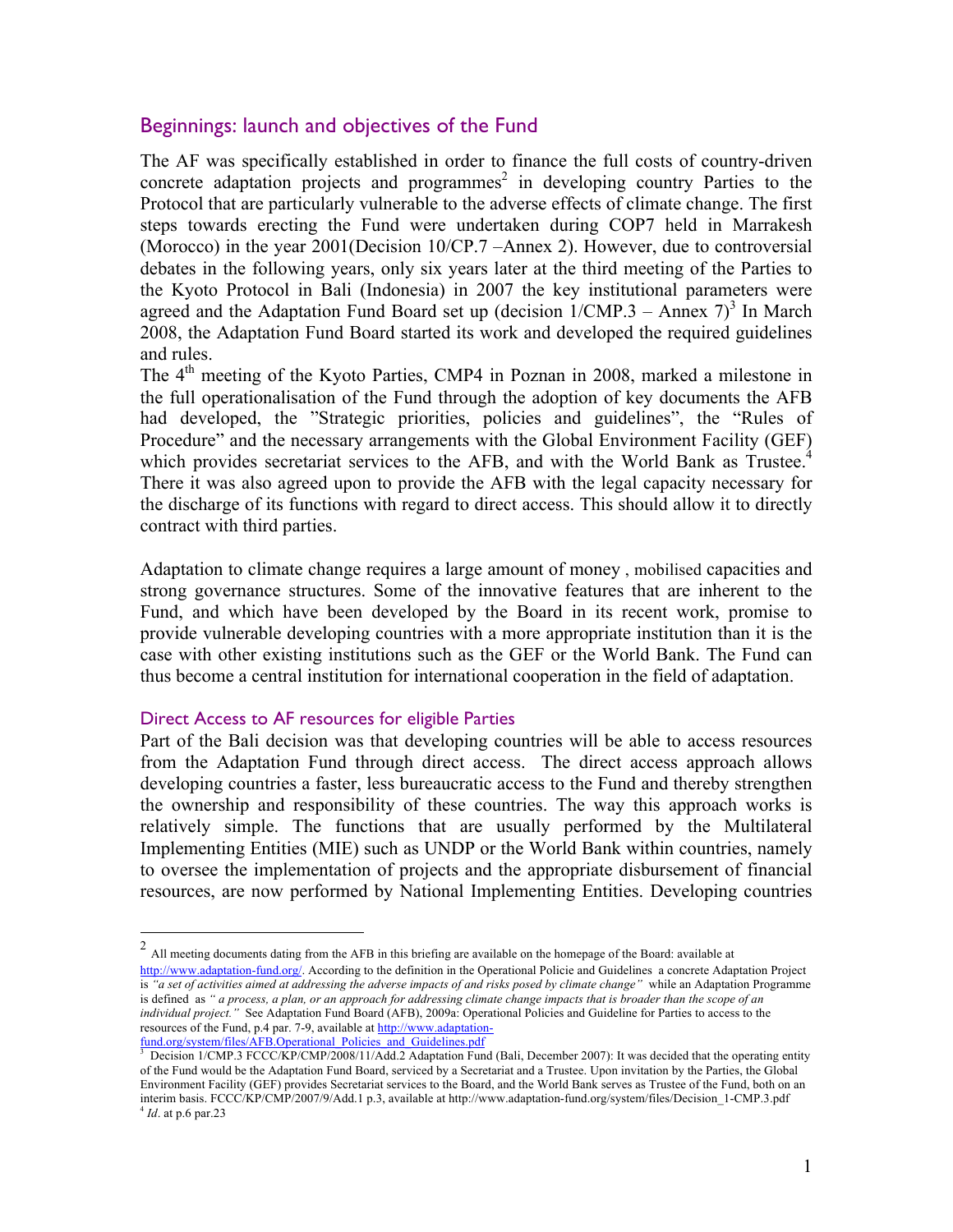can nominate them to the AFB for accreditation. It provides developing countries with the opportunity to deal with their own business. How Parties can use direct access is explained more in detail later.

The direct access approach of the AFB is unique in international environmental governance. The only similar example is the Global Fund to Fight HIV/Aids, Tuberculosis and Malaria which the AFB took into account in its approach. As part of the  $5<sup>th</sup>$  replenishment debate under the GEF, the GEF itself initially proposed to pilot direct  $access$  in a similar way as the AF is set up now<sup>5</sup>. However, almost nothing of this reform approach survived the  $5<sup>th</sup>$  replenishment phase, so de facto there is no direct access possible under the GEF for countries who want to have adaptation projects funded.

#### Innovative and equitable governance

The AF is supervised and managed by the AFB and its headquarters are in Bonn<sup>6</sup>. The composition of this Board pursues the principle of equitable and balanced representation of all parties (as enshrined in Art. 11.2 of the Convention), more than the governance composition in any other of the existing Funds<sup>7</sup>. The AFB works under the authority of, and is accountable to, the Meeting of the Parties to the Kyoto Protocol. In practice this means that the Board works quite autonomously, after the Conference of the Kyoto Parties (CMP) adopted key guidance documents<sup>8</sup>. The Board is composed of 16 members and their alternate members representing Parties, formally elected at a session of the CMP as follows: two represent each of the five UN regional groups, one represents Small Island Developing States (SIDS), one represents the Least Developed Countries (LDCs), two represent the Annex 1 (developed) countries and two represent the Non-Annex 1 (developing) countries. The Board Members are elected for two calendar years and may serve for a maximum of two consecutive terms. All decisions of the AFB are taken by consensus and the work within the AFB has shown that the general North-South divide which often characterises the UNFCCC negotiations is not representative for the AFB discussions. If a decision cannot be made by consensus then a two thirds majority of the present members is sufficient in order for the AFB to constitute a quorum. However, such a voting decision has not occurred yet. Thus, the developing country majority does not mean that it leads to a domination over the views of developed countries.

Currently, the Global Environment Facility (GEF) provides secretariat services to the AFB on an interim basis, which is significantly different to other Funds which are entirely managed by the GEF. In the AF case, the AFB instructs its secretariat to perform certain tasks. The World Bank serves as the AF's trustee, also on an interim basis according to Decision 1/CMP.3. These institutional arrangements were to be reviewed at CMP6 in Cancún. However, since the recent SBI 32 negotiations did not result in an agreement on the Terms of Reference for the review, it was postponed and will not

 <sup>5</sup>  $<sup>5</sup>$  See: GEF, (June 2009): Draft GEF policy, institutional, and governance reforms" prepared for Second Meeting for the Fifth</sup> Replenishment of the GEF Trust Fund; http://www.thegef.org/gef/sites/thegef.org/files/documents/GEF.R.5.15.pdf

<sup>6</sup> :The legal capacity will probably pass the German legislature process end of the year. Only then will the AFB be able to replace MoUs with Implementing Entities with a normal contract. See Report of the Adaptation Fund Board: FCCC/KP/CMP/2009/14,

available at: http://www.adaptation-fund.org/system/files/AFB%20report.pdf .<br><sup>7</sup> Harmeling Sven, (Dec.2009): Germanwatch Discussion paper: The Adaptation Fund in the debate on the post-2012 financial architecture p.2.

<sup>&</sup>lt;sup>8</sup> Almost all the documents proposed by the Board were accepted by the CMP largely unchanged.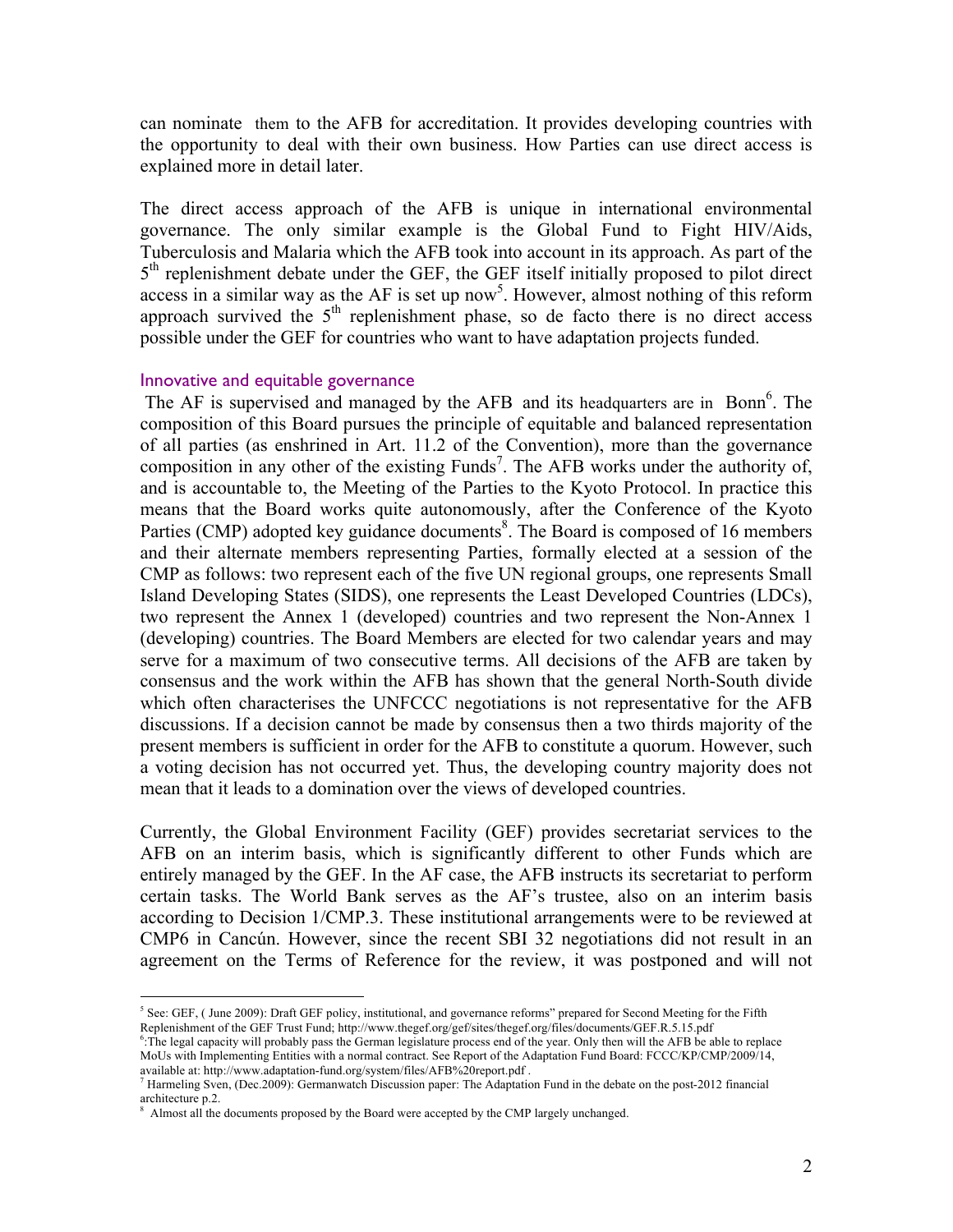happen before CMP 7 in  $2011^9$ .

#### Innovative Financing Mechanism

The UN-AF is the first Fund which is supplied by an international income source which originates from an internationally agreed climate policy framework. It is quasiautofinanced from the 2% share of proceeds on emission reductions issued under the Clean Development Mechanism.10 The inaugural sale of Certified Emission Reductions (CERs) for the Adaptation Fund took place during the third week of May 2009. Since then, the World Bank, as Trustee, has conducted ongoing CER sales. Estimates on the income of the sale of the 2% CER share until the year 2012 lay around USD 404 Million. $11$ 

The revenue raised, however, will not be enough to cover the deficit in adaptation funding. Furthermore it is important to mention that since Copenhagen in the realm of the fast-start financing pledges some money has been accrued. Noteworthy in this respect is Spain's contribution of 45 Millions Euro to the AF. This laudable initiative was supported by Germany and Sweden by financial support in the amount of each 10 Million. While this is also only a drip in the ocean, these voluntary contributions signal the increasing trust into the work of the AF. Current estimates for adaptation in developing countries vary, but it can be assumed that this will cost a minimum of US \$50 billion each year<sup>12</sup>. There is a clear need for a major boost in adaptation funding. For the future debate it is important that the AF will receive funds from other sources than the CDM levy, such as government contributions or innovative finance mechanisms such as levies on air and maritime topics, assuming it continues to play a role in the future architecture $13$ .

#### Further special features:

Two further special features have been crystallized through the work of the  $AFB<sup>14</sup>$ .

i) Focusing on the **most vulnerable communities** or groups: Also adopted by all Kyoto Parties, a strategic priority and essential element of the AF rules is that *"in developing projects and programmes, special attention shall be given by eligible Parties to the particular needs of the most vulnerable communities"*15 It is a kind of qualification in order to channel resources to serve those who are most in need, without jeopardising the undoubted principle that adaptation priorities need to be identified within the countries and not from outside.<sup>16</sup>

Estimates, available at: http://siteresources.worldbank.org/INTCC/Resources/EACCExecutiveSummaryFinal.pdf

<sup>-&</sup>lt;br>9  $9$  According to the Decision 1/CMP.3 par 32-33: The review of all matters relating to the AF as well as the institutional arrangements of the Fund should be executed in CMP 6. However the parties could not agree on the terms of reference ToR during SBI 32. It is expectedthat the ToR will be defined in Cancun in order for them to be executed during CMP7.

<sup>&</sup>lt;sup>10</sup> Decision 17/CP.7: Modalities and Procedures for a Clean Development Mechanism (Marrakesh, October/November 2001) Annex 4, par.15

<sup>&</sup>lt;sup>11</sup> The estimates are presented solely to provide the Adaptation Fund Board with a range of potential resources that could be available under different assumptions, and to assist the Board in its work program planning. CER Monetization Program: see WB (June 2010): Update on Carbon Markets: CERs Monetisation. Non- Paper of the Trustee on the CERs Monetisation for the 10th Meeting.<br><sup>12</sup> See e.g. World Bank, (2009): The Costs to Developing Countries of Adapting to Climate Change New Me

<sup>&</sup>lt;sup>13</sup> During the review of AF in SBI 32, the LDC have prepared a percentage for levy on air und transport in addition to the 2% CERs CDM activities which were provided for the fund. As the review was postponed until CMP 7 in 2011, there is the possibility to fully reflect on this suggestion, cope with reasonable exceptions and reach a text that is acceptable to all Parties 14 Harmeling, (Dec 2009): p. 3

<sup>15</sup>AFB, 2009a:p.15, Annex 1, par 8.

<sup>&</sup>lt;sup>16</sup> Germanwatch/Bread for the World, (Nov. 2008): Making the Adaptation Fund work for the most vulnerable, p.7.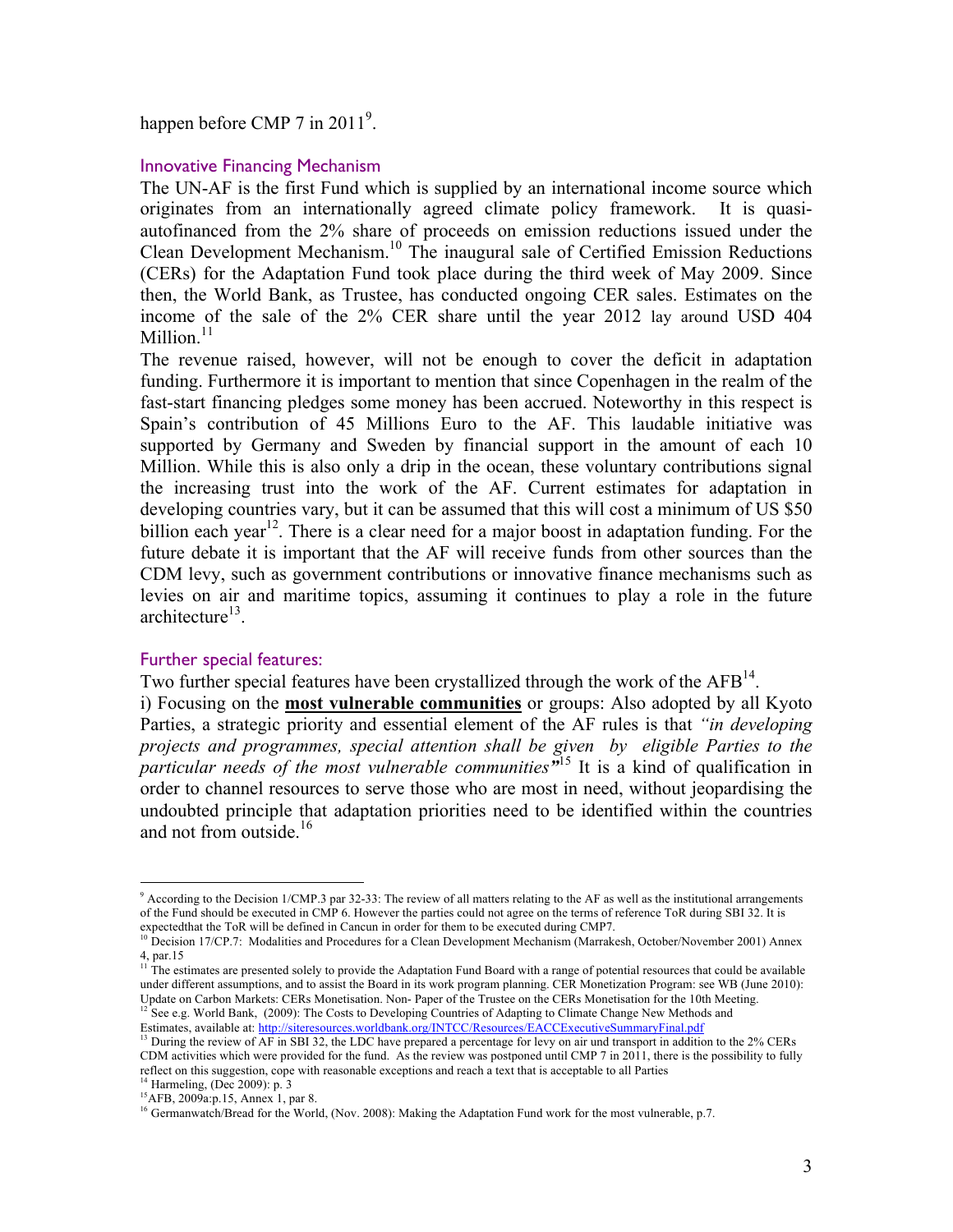ii) Additionally **a transparent working mode** has developed in time within the Board of the AF. All relevant documents are available to everyone prior and after the meeting of the AFB on the website. All interested observers are allowed to participate and even to sit in the meeting room of the AFB, except for very few closed sessions. While the Board previously had decided that all project and programme proposals submitted by Parties would be put on the AF website, it has now also installed the possibility to comment those project proposals prior to their adoption. It is expected from the NGO and CSO to take advantage of this innovative possibility and that the interests of those, which do not have the possibility to attend, are represented.

Besides this innovative features the AFB has established committees, panels and anything else that is necessary to deal with projects, programmes and entities in a good qualitative manner.

## Committees of the Adaptation Fund Board

The decision 1/CMP.3 Paragraph 5.g) explains, that one of the functions of the AF Board is to "*establish committees, panels or working groups .....to assist it in the performance of its functions<sup>17</sup>*". Therefore the AFB has installed two committees during its sixth meeting of the AFB. Both committees consist of 16 members, so that every member of the board is in one of the two committees. The two committees are  $18$ :

## i) the Ethics and Finance Committee (EFC)

The Ethics and Finance Committee is responsible for assisting the Board in ethical and financial questions, settling conflict of interest and reviewing account reports. Furthermore the EFC develops behaviour codes of conduct and rules of internal procedure, which protect the members of the AFB from external attacks.

## ii) the Project and Programme Review Committee (PPRC)

The Project and Programme Review Committee supports the AFB in its responsibilities regarding Projects/Programmes according to the Operational Policies and Guidelines for Parties to access resources from the Adaptation Fund. It reviews these and forwards its recommendations to the Board.

Both committees have met a day prior to the tenth meeting of the AFB for the first time (14th June 2010). The meeting took place under exclusion of the public and will probably continue to take place behind closed doors. In the discussion in this respect the main argument was made, that within these committees it is often spoken about sensitive topics regarding NIE and MIE, which simply to do not belong into public. The protection of the participants as well as the name of the AFB were given priority over the transparency required by the NGOs. It is also seen as common practice that such meetings of committees take place behind closed doors. As members of both committees are also in the overall AFB and must report on important decisions of the informal meetings a degree of transparency remains.

<sup>&</sup>lt;sup>17</sup> Decision 1/CMP/3 p.4

<sup>&</sup>lt;sup>18</sup> Adaptation Fund Board (AFB), 2009b: Adaptation Fund Board Committee, pp. 1-3, available at: http://www.adaptation-

fund.org/system/files/AFB.B.6.6\_Adaptation\_Fund\_Board\_Committees.pdf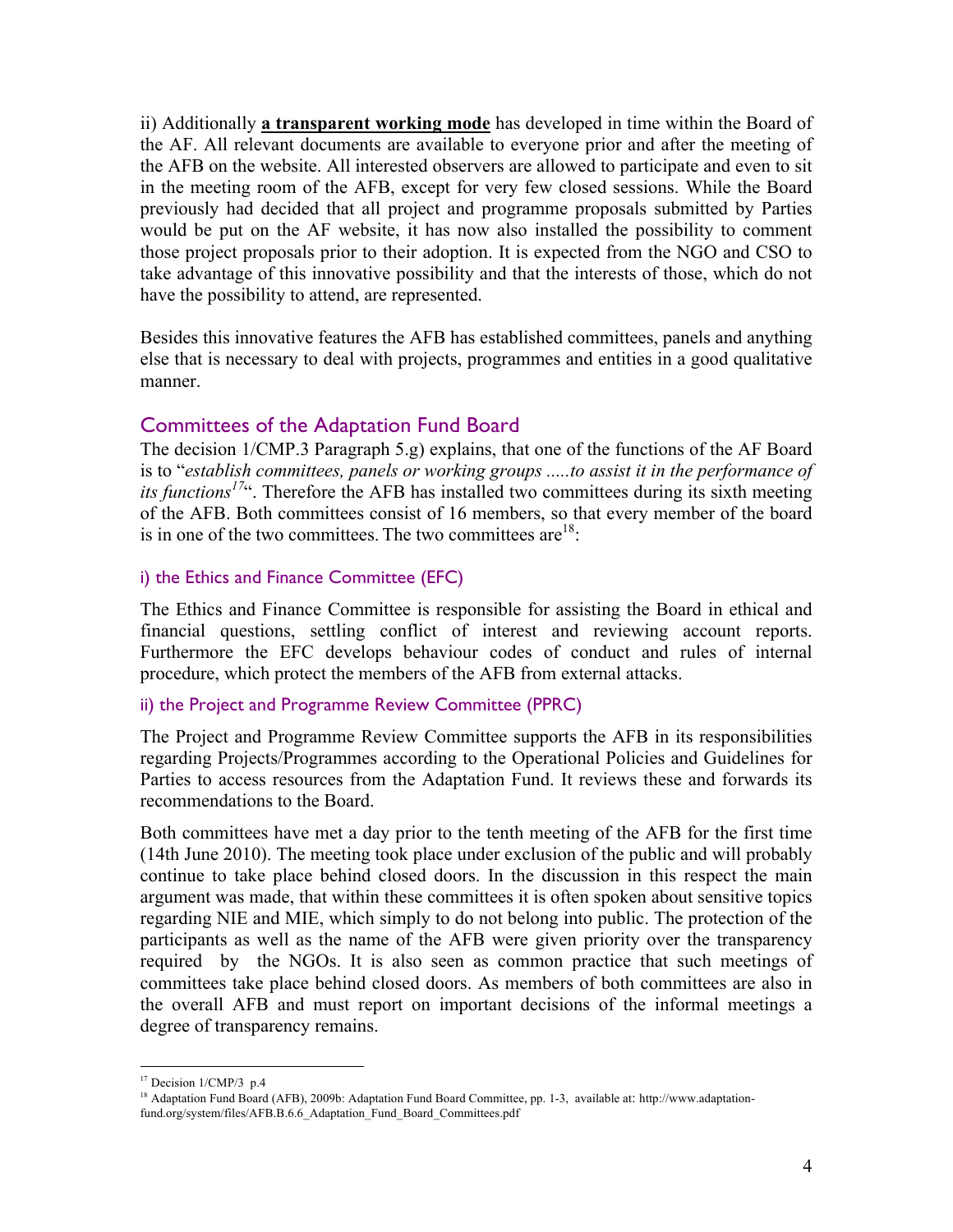The PPRC has brought about important questions in its report and at the same time has identified gaps in the Operational Policies and Guidelines. Via this project proposal it has suggested the introduction of a standard management fee for NIE as well as MIE.<sup>19</sup> Furthermore it also became apparent, that according to the provision "*full adaptation cost*" also standard project formulation costs need to be added. These are necessary in order to encourage e.g. NIE to suggest more complicated projects, which require a cost intensive feasibility and conception assessment<sup>20</sup>.

### Accessing Resources from the Adaptation Fund:

One of the more serious problems with adaptation funding (currently through the Least Developed Countries Fund and the Special Climate Change Fund) is that vulnerable countries have had great difficulties in accessing the funds. Policies for accessing funds from the Adaptation Fund intend to provide a simplified access, and the reality will have to show if this objective can be achieved.

So how can eligible Parties access the resources of the Fund? What should a country pay attention to in order to increase its success possibilities both in accreditation of its Implementing Entities as in the approval of its project proposals? The AFB has adopted two important documents, in which all important questions in this respect are regulated, the Operational Policies and Guidelines for Parties to access resources from the Fund (OPG) approved by CMP5 in Copenhagen, and the Strategic Priorities, Policies and Guidelines.

The OPG is the key document with regard to how Parties can apply for fund with adaptation projects and programmes, how the project cycle works, what the accreditation of National Implementing Entities requires etc. *<sup>21</sup>*. while the Strategic Priorities point out "*the basis upon which the operational policies and guidelines shall be developed to*  enable eligible Parties to access resources from the *Adaptation Fund*<sup>22</sup>". It explicitly does not describe technical standards for the kind of adaptation measure financed for the developing countries. But it puts emphasis that financing projects/programmes by the AF seeks to strengthen inter alia*, "national sustainable development strategies, poverty reduction strategies, national communications and national adaptation programmes of action and other relevant instruments where they exist"*<sup>23</sup>*.*

Worthwhile mentioning are also the eligibility criteria of the Fund: *"Eligible Parties to receive funding from the Adaptation Fund are understood as developing country Parties to the Kyoto Protocol that are particularly vulnerable to the adverse effects of climate change including low-lying and other small island countries, countries with low-lying coastal, arid and semi-arid areas or areas liable to floods, drought and desertification,* 

<sup>&</sup>lt;sup>19</sup> Around 10% the overall project costs are the average management fees charged by the implementing entities. What is remarkable, however, is that the size of the fees vary significantly. UNDP charges 10%, the World Bank requests 11.1%, and the only National Implementing Entity CSE only requests 5.4%. See Adapatation Fund Board (AFB), 2010a: par.4. Report: the secretariat initial screening/ Technical Review of Project and Programme Proposals, p.4 available at: http://www.adaptation-

fund.org/system/files/AFB.PPRC\_.1.11.Rev\_.1%20Report%20by%20the%20secretariat%20on%20project%20review.final\_.pdf. <sup>20</sup> The Board has agreed during the last 10<sup>th</sup> meeting to provide the single accredited NIE "CSE" from Senegal resource for the Project formulation cost.

<sup>21</sup> AFB, 2009a: p.4., para 12 "*The overall goal of all adaptation projects and programmes financed under the Fund will be to support concrete adaptation activities that reduce the adverse effects of climate change facing communities, countries, and sectors"* <sup>22</sup> Adaptation Fund Board (AFB), 2009c: Draft Strategic Priorities, Policies and Guidelines of the Adaptation Fund p.21

<sup>23</sup> AFB, 2009a: par 6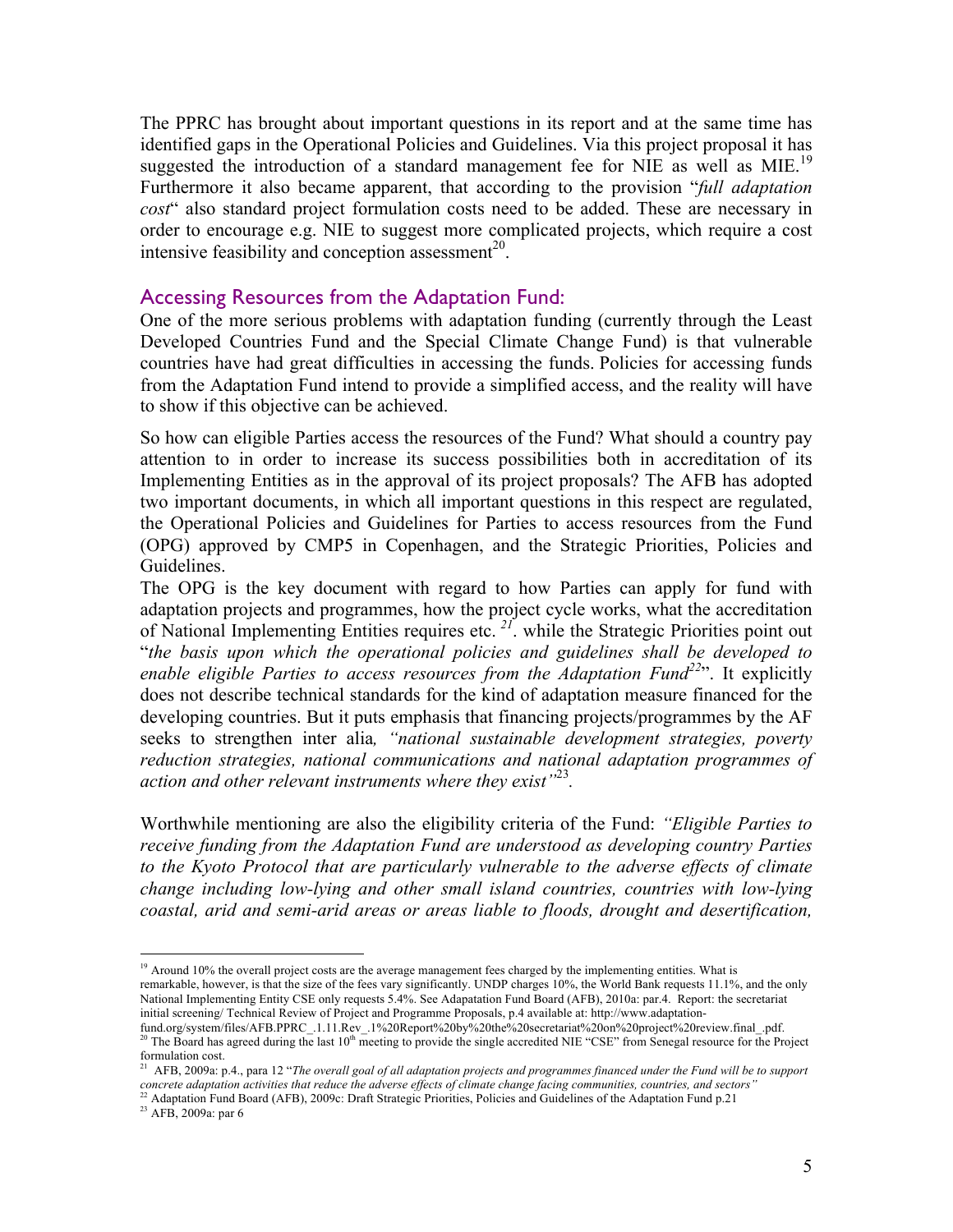*and developing countries with fragile mountainous ecosystems*<sup>24</sup>. The eligible Parties which fall under this definition should thereby include the political and scientific findings into their plans.

Decisions on the allocation of means of the Adaptation Fund include the following criteria**:**

(*a) Level of vulnerability;* 

 *(b) Level of urgency and risks arising from delay;* 

 *(c) Ensuring access to the fund in a balanced and equitable manner;* 

 *(d) Lessons learned in project and programme design and implementation to be captured;* 

 *(e) Securing regional co-benefits to the extent possible, where applicable;* 

 *(f) Maximizing multi-sectoral or cross-sectoral benefits; (g) Adaptive capacity to the adverse effects of climate change.*

Since the above definition of eligible countries has not yet been applied to specific countries, all 149 developing country Parties to the Kyoto Protocol are eligible for the Fund<sup>25</sup>. Nevertheless, the AFB has considered how to set priorities and initial funding priorities, being aware that resources are scarce and will not suffice to provide all eligible Parties with a substantial amount of resources, and taking into account the fact that the adaptive capacity and the vulnerability of developing countries differ significantly.

Herefore the Secretary has prepared a document outlining different approach for "initial funding priorities". This document considers different options, ie a uniform cap per country among all eligible Parties or variable caps taking into account the specific circumstances of certain groups, countries and projects<sup>26</sup>. The problem is on the one hand that there is the difficulty of scarce resources. And on the other hand the AF should not only finance small projects, but also larger-scale programmes. The discussion within the Board regarding the funding priorities has not yet resulted in further clarification.

It remains to find out how the AFB will deal with this challenge in order to transform its innovative features like the direct access into financing concrete adaptation projects.

## Working towards direct access to funding

There are many definitions of direct access<sup>27</sup>. The AFB approach can best be described as a "simplified finance modality". Accordingly eligible Countries which seek financial resources from the AF have several options. They can nominate national institutions, which then are accredited by the UN-AF as National Implementing Entities (NIE). The countries also have the possibility to use the services of so called multilateral Implementing Entities (MIE) as the World Bank or UNDP<sup>28</sup>. Furthermore a group of Parties may also nominate regional and sub-regional Entities e.g. ECOWAS as implementing entities in lieu of  $NIE^{29}$ .

<sup>&</sup>lt;sup>24</sup> United Nations ClimateChange Convention on Climate change UNFCCC (1992): Convention: preamble paragraph 19. This definition builds on the one contained in the Convention: preamble paragraph 19.

<sup>&</sup>lt;sup>25</sup> Kaloga and Harmeling, 2010a: p. 4.

<sup>26</sup> *Id*. at p. 4-6

<sup>&</sup>lt;sup>27</sup> Caritas and CISDE (Juin 2010): Discussion Paper: Business as Usual, Direct access: Giving power back to the poor?

<sup>&</sup>lt;sup>28</sup> Several Multilateral Implementing Entities have now been accredited by the Board and thus can be used by the Parties. A group of Parties may also nominate regional and sub-regional entities as implementing entities in lieu of NIE.

 $^{29}$  In this case all countries of the region must endorse the regional organisation as its designated authority.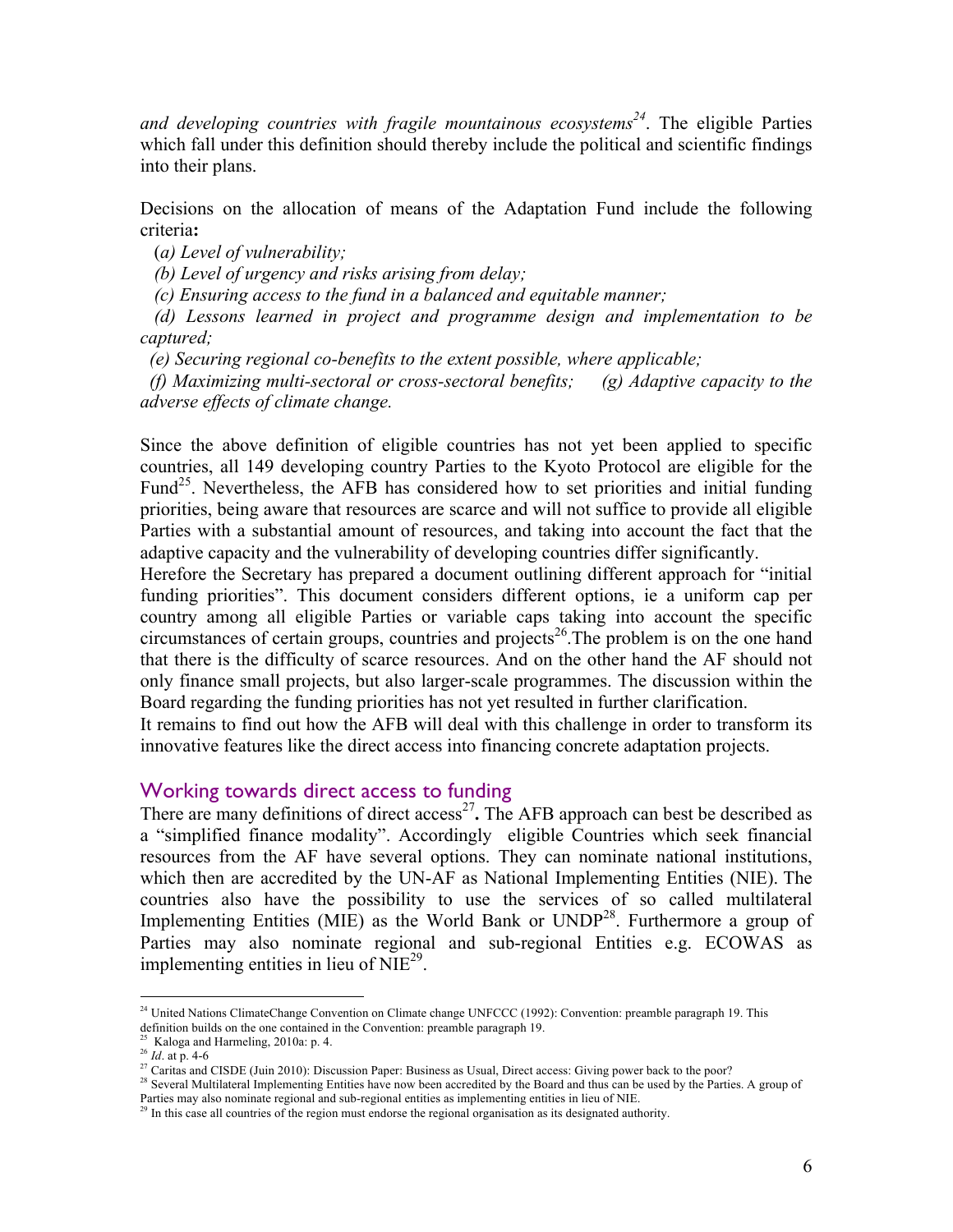

Figure 1: Modalities for accessing resources from the AF, incl. direct access Source: Adaptation Fund 2009: Accessing Resources from the Adaptation Fund: the Handbook.

In order to be accredited, these Implementing Entities (IE) need to prove, that they fulfil the accreditation standards.<sup>30</sup>

- i. **Financial management and integrity**: e.g. the ability to provide accurate and regular recording of transactions and balances, audited periodically by an independent firm or organization, etc....
- ii. **Institutional capacity:** e.g. the capacity to undertake monitoring and evaluation as well as the

ability to identify, develop and appraise project, etc...

iii. **Transparency, self-investigative powers:** the competence to deal with financial mismanagement and others forms of malpractice

Once Parties have identified a domestic institution which in their view fulfils these standards, they an nominate it to the AFB. For this process an Accreditation Panel (AP) was installed. The AP consists of two Boards members and three Experts of the area.

<sup>&</sup>lt;sup>30</sup>Adaptation Fund Board (AFB), 2009d: Report on Fiduciary Standards for Implementing Entities, para 32 available at: http://adaptation-fund.org/images/AFB.B.6.4\_Fiduciary\_Standards.pdf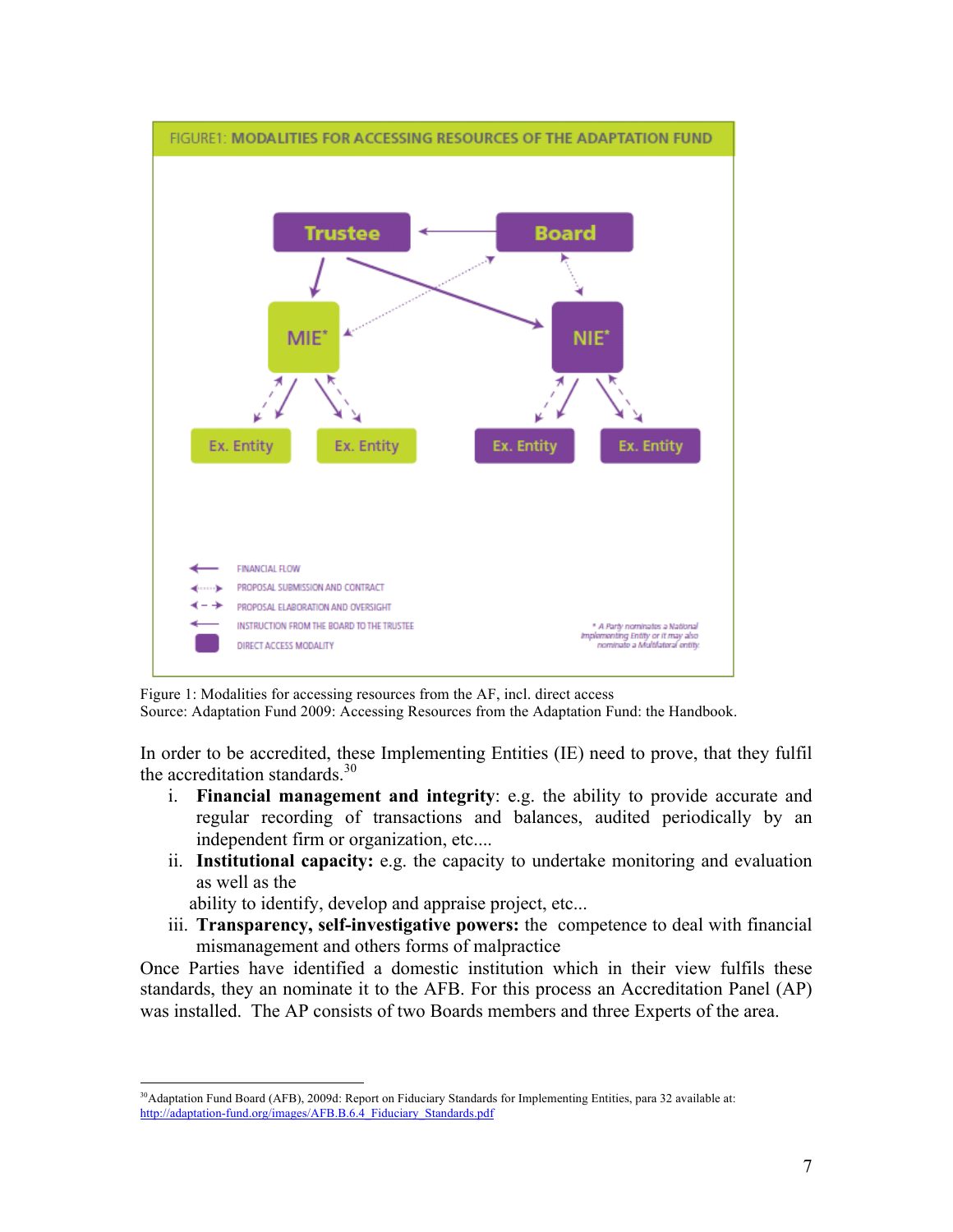#### **Accreditation Process**

- 1. **Step 0:** The government appoints a Designated Authority (DA). DA must endorse the nomination of a potential NIE and the project and programme proposals.
- 2. **Step 1**: Submit application with DA endorsement at the secretariat level
	- a. Description of how the organization meets the specific required capabilities
	- b. Attachment of supporting documentation,
		- i. If the application package is complete the secretariat foward it to the Accreditation Panel
- 3. **Step 2**: The AP reviews Application.
- 4. **Step 3:** AP can request additional information/clarification from organization.
	- a. Might suggest to Board that an on-site visit and /or observation of an organization is required
	- b. Might suggest that technical support needs to be provided to an applicant to improve its capacity in order to attain accreditation
- 5. **Step 4:** AP makes recommendation to AFB.
- 6. **Step 5:** AFB makes final decision on accreditation of entity.

Still it seems to be difficult for the developing countries to accredit their own institutions. Until today six MIEs have been accredited. the World Bank (WB), United Nation Development Programme (UNDP), United Nations Environment Programme (UNEP), World Food Programme (WFP), the Asian Development Bank (ADB) and the International Fund for Agricultural Development (IFAD). There is only one accredited NIE so far, the "Centre de Suivi écologique de Senegal (CSE)". The latter decision showed that there are institutions in developing countries which can comply with the necessary fiduciary standards that were set by the Board as safeguards to allow direct access. The fact that an institution from a francophone African country has managed this first in an English-biased process is additionally remarkable. However, the relation of six MIE to one NIE is a signal to the Board that additional, accompanying measures may be required to deal with the obvious capacity constraints in developing countries and to facilitate the accreditation of further NIEs. This is of overall significance for the legitimacy and the role of the AF. If the direct access approach fails because developing countries do not show enough interest in it this would severely undermine the objective of making direct access the rule in the future rather than the rare exception.

As seen in the accreditation process, it seems not to be a straight-forward task to identify appropriately qualified NIE in developing countries. While there seem to be further expression of interests from countries who want to nominate NIEs, the countries have not yet managed to provide the necessary information to the AP. Therefore it is crucial to assist developing countries in establishing these necessary National Implementing Entities. The AFB has started to address this difficult task through developing a  $\mathcal{N}$  Work programme to promote the accreditation process of NIE". The aim is to assess modalities for providing technical support to NIE applicants. Therefore in the near future several regional workshops are planned as well as a field visit in the countries whose accreditation failed due to small institutional disabilities. It is worthwhile mentioning the readiness of some multilateral institutions such as WB, UNDP, and UNEP to strengthen national capacity in developing countries with a view to facilitate their applications for NIE accreditation to the Fund. However, there is also a potential conflict of interest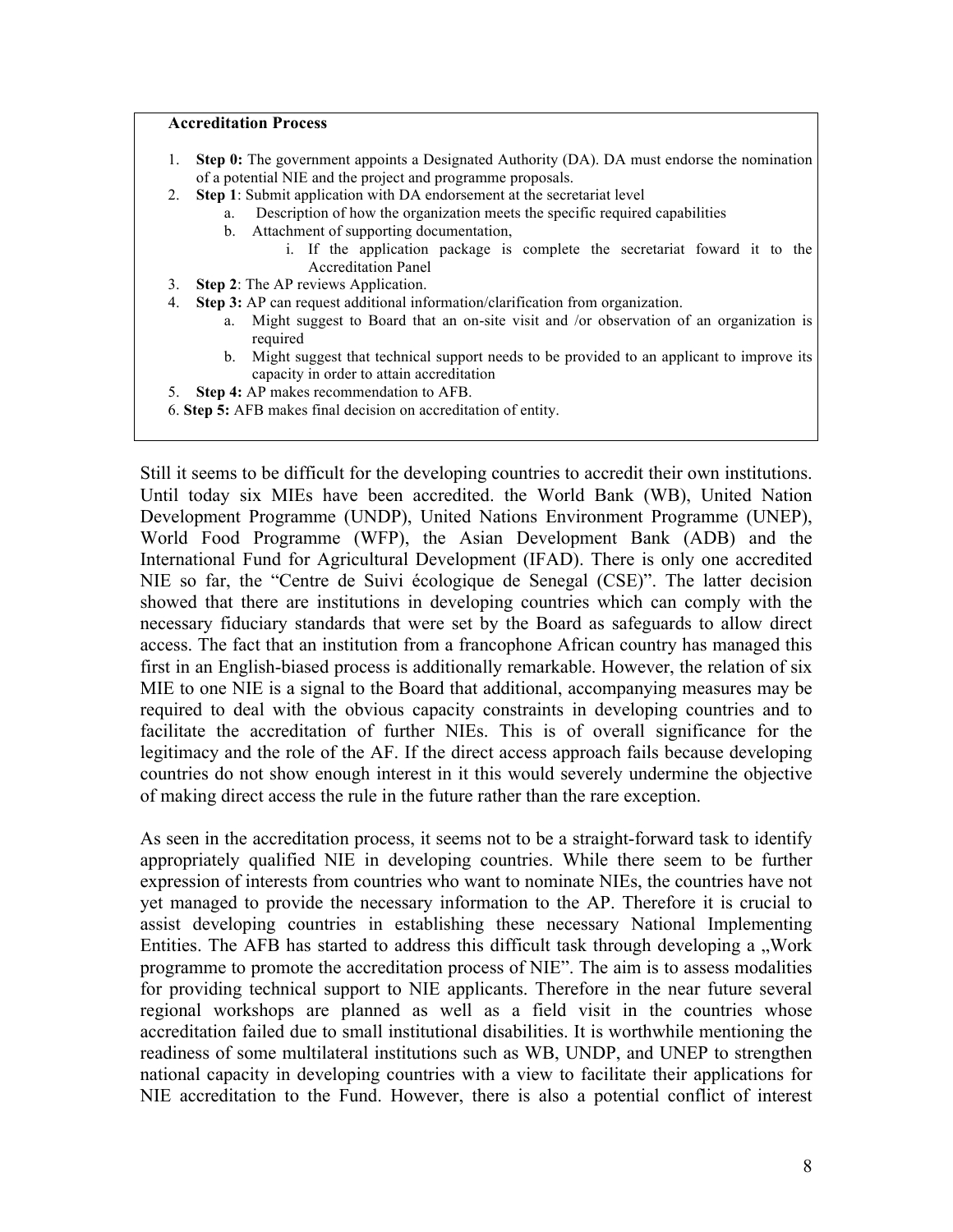situation in this constellation, since the multilaterals would be expected to assist developing countries to become independent of them. Thus, there is good reason why for example bilateral development organisations could take up the role of this capacity building since they will not perform the tasks of implementing entities under the Fund.

## Applying for funding

 To access AF resources, every project/programme proposal for funding must be submitted to the Secretariat by a designated authority that will endorse on behalf of the national government the projects and programmes proposed by the implementing entities<sup>31</sup>. Furthermore "every project/programme for funding will have to be in compliance with the eligibility criteria" 32.

The project cycle in order to achieve access to the resources of the fund is relatively clear, as can be seen in the graph below.



Figure 2: Project Cycle of the Adaptation Fund

Source: Adaptation Fund 2009: Accessing Resources from the Adaptation Fund: the Handbook.

Project proposals can only be submitted through the aforementioned accredited agencies. Their accreditation decision was supported by a stringent analysis of the fiduciary standards of the organization, carried out by the AP The Approval and Operations Procedures consist of two approval processes under the Adaptation Fund Project Cycle:

<sup>&</sup>lt;sup>31</sup> Proposals to be endorsed by a National Designated Authority. As of today of today, 22 Countries: Algeria, Argentina, Colombia, Cyprus, Egypt, Guinea-Bissau, Honduras, India, Jamaica, Madagascar, Mauritania, Mauritius, Nicaragua, Pakistan, Philippines, Samoa, Senegal, Solomon Islands, Sri Lanka, Turkmenistan, Uruguay, Viet Nam.

<sup>32</sup>Adaptation Fund Board AFB, 2009c: Annex Ipar 15 I.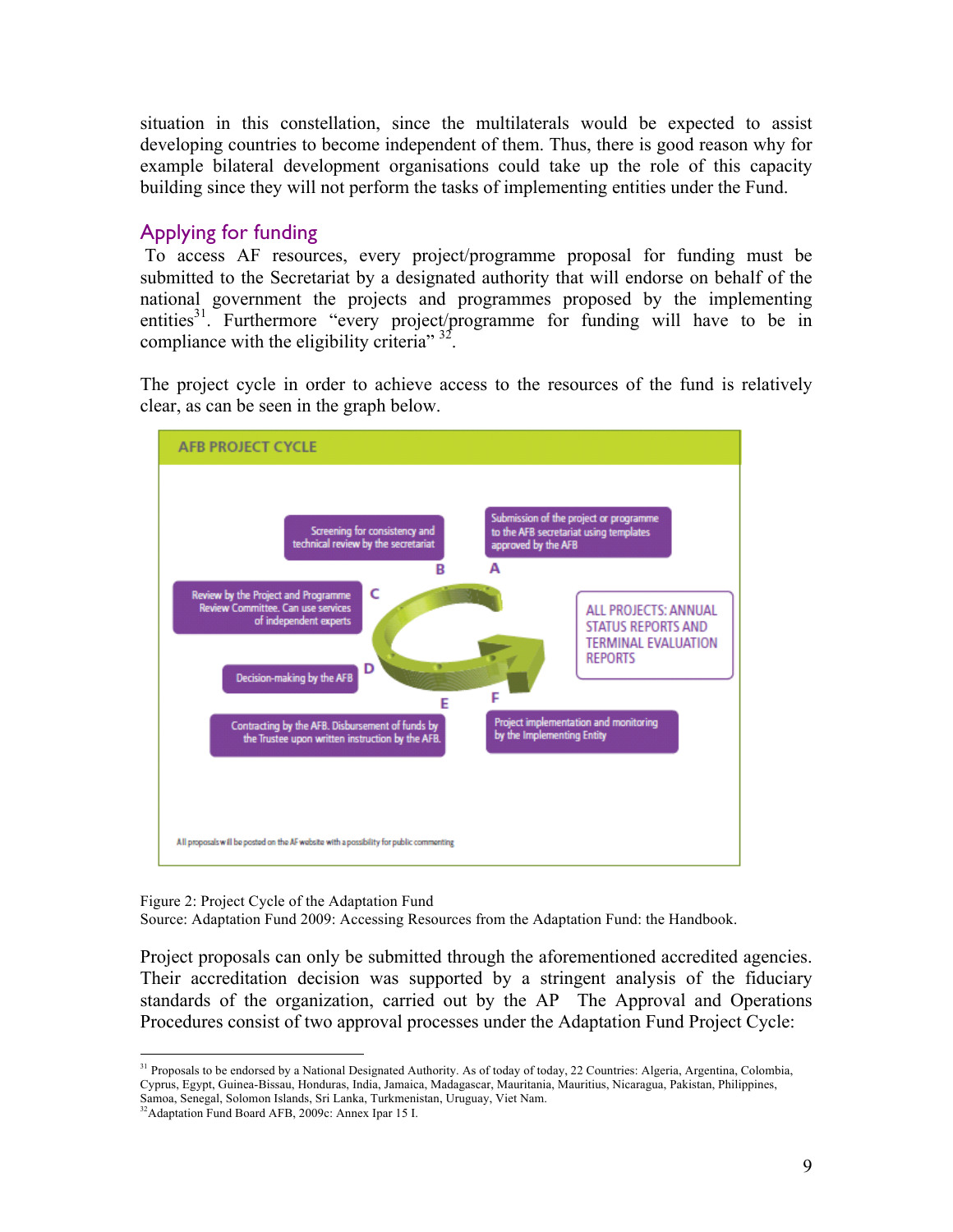- a. *one-step approval process or single process*, which may be used for small-size projects or regular projects<sup>33</sup>, with proposals that are already fully-prepared<sup>34</sup>. The Approval process includes the following steps as described below in the project cycle.
- b. and *two-step approval process:* which may be used for regular projects, if it is so decided by the proponent Party:
	- i. project concept approval which is used for the first step of the two-step approval process -only for regular projects that have not been fully developed
	- ii. final project document approval. Each of these steps is subject to the same approval process as the single approval process (see Graph 2)

The rationale for choosing such process is for a country to receive feedback or guidance from the AFB upstream before a project has been fully prepared. The review criteria are applicable to both the small-size projects and regular projects under the single-approval process. For regular projects using the two-step approval process, only the first four criteria *(a)* till *(d)* (see graphic above) will be applied, when reviewing the 1st step for a regular project concept.

The first call for project and programme proposals to eligible Parties in March this year marked a crucial point in the development of the AFB. Several proposals were submitted since then. In addition to the proposal of the only accredited NIE, CSE from Senegal, seven projects submitted through accredited MIE – one through the World Bank and one through UNDP – until the  $10^{th}$  meeting<sup>35</sup>. Among the eight submitted projects four were accepted and the consideration of the other fourwere reffered to next session, due to insufficient information<sup>36</sup>.

Generally one could summarise as follows:

- i. the submitted projects cover a range of climate risks, from glacier lake outburst floods to droughts and floods and sea-level rise;
- ii. six out of the eight projects would be based in coastal regions, addressing sea-level rise and other coastal climate risks;
- iii. developing countries from all world regions are among the first proponents;
- iv. the way that certain aspects are addressed, in particular the need to pay particular attention to the **needs of the most vulnerable communities and to meaningfully consult stakeholders**, vary significantly, with some projects performing better and some weaker (the majority of projects);
- **v. this situation also indicates the need for clearer guidelines to ensure an effective involvement of affected stakeholders at all relevant stages;**
- vi. except for the project submitted by Senegal which includes to involve NGOs, all

<sup>&</sup>lt;sup>33</sup> The Categories of projects under the Adaptation Fund are: i) Small-Sized projects and programmes : defined as project proposals requesting up to \$1.0 million, and ii) Regular-Sized projects and programmes : project proposals requesting more than \$1.0 million. See AFB 2009a: p. 22

<sup>&</sup>lt;sup>34</sup> A fully developed project is one that has been appraised for technical and implementation feasibility and is ready for financial closure prior to implementation. A brief project concept is approved in the first step followed by the review and approval of a fullydeveloped project/document in the second-step. A two-step process, while time consuming minimizes the risk that a proponent does not invest time and energy in fully developing a project or program document that fails to meet the criteria of the Fund. Funding will only be reserved for a project after the approval of a fully-developed project document in the second step.

<sup>&</sup>lt;sup>35</sup> For more information. See Kaloga and Harmeling 2010 b: Germanwatch Briefing on the 10th meeting of the Adaptation Fund Board. These Countries are: Mauritania, Mauritius, Solomon Islands, Turkmenistan, Nicaragua, Pakistan, Egypt fro MIE, and one from NIE.

<sup>&</sup>lt;sup>36</sup> These Projects are from : Turkmenistan, Egypt and Mauritania and Pakistan.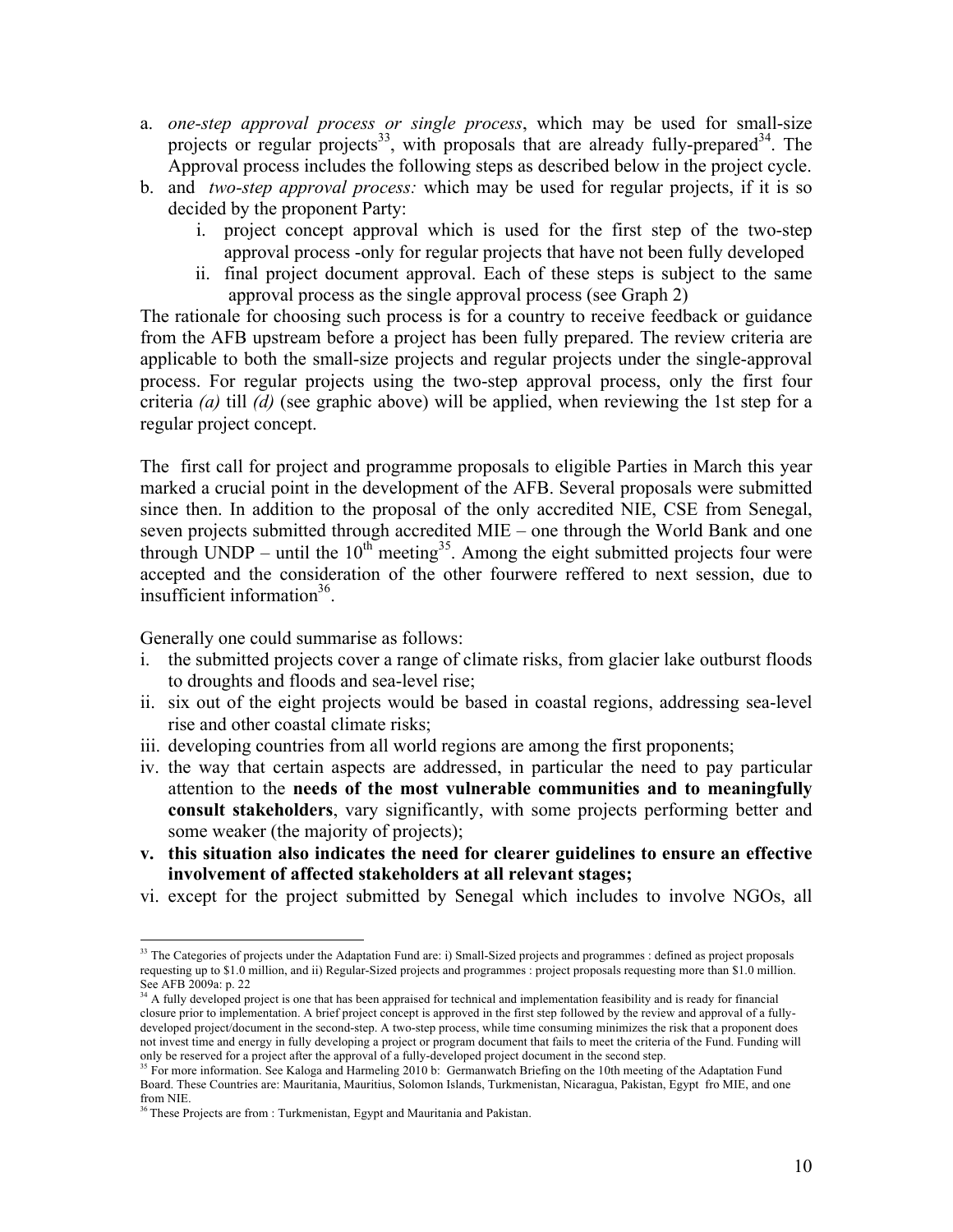other projects exclusively rely on government agencies (mostly environment ministries) as executing entities.

## Engaging civil society

It is important to distinguish between the implementing entities which have the role to oversee project implementation, and the executing entities which are envisaged to carry out the projects on the ground. The latter ones of course need to have good experience with development and adaptation projects, and often civil society and local community organisations have best knowledge of what the vulnerable people's concrete problems are in areas impacted by climate change. Thus, their inclusion is important to comply with the Fund´s strategic priority to give particular attention to the special needs of the most vulnerable communities (see above). There is also an increasing exchange on the international level on community-based adaptation.<sup>37</sup> Thus, an implementing entity should also have the capacity to subcontract with non-governmental stakeholders. Also it is advisable to include experienced NGOs in the identification of priority projects.

From the perspective of civil society, it is important to highlight that their role and importance of their engagement becomes more crucial now, when countries are starting to identify and design concrete projects and programmes and propose them to the Adaptation Fund. There are entry points in the AFB rules which allow for active civil society engagement, but so far only few NGOs have taken up this matter within developing countries, also because of capacity constraints. However, civil society should be seen as a potential partner for governments to optimise project identification and implementation.

Each link in the chain of social organizations e.g. CSO, NGO, is essential. Social organizations allow the implementation of many projects which would not take place without their cooperation because of their closeness to the affected parties, a greater acceptance than some of the government agencies and their commitment. It is expected of the NIE to closely cooperate with these. They also should supply the executing entities with the needed information, if available, to identify those people most vulnerable and their needs. In result, the interest of the most vulnerable people should be reflected. On the other hand a strong engagement of the civil society is expected. They should continuously contact the accredited Implementing Entities within countries in order to raise awareness on good adaptation options and the needs of the most vulnerable communities. On the international level, the AFB provides the public the opportunity to publicly comment on the projects submitted prior to their adoption. This allows to for example point to critical aspects in a project proposal, e.g. if adverse effects on vulnerable communities must be expected. Of course, it can also be used to support welldesigned projects. In addition the NGO must take advantage of commenting on projects, in order to explain concern or experience.

<sup>&</sup>lt;sup>37</sup> A number of international conferences on CBA have taken place, a Global Initiative for Community-based adaptation (GICBA) was launched earlier this year, see also www.cba-exchange.org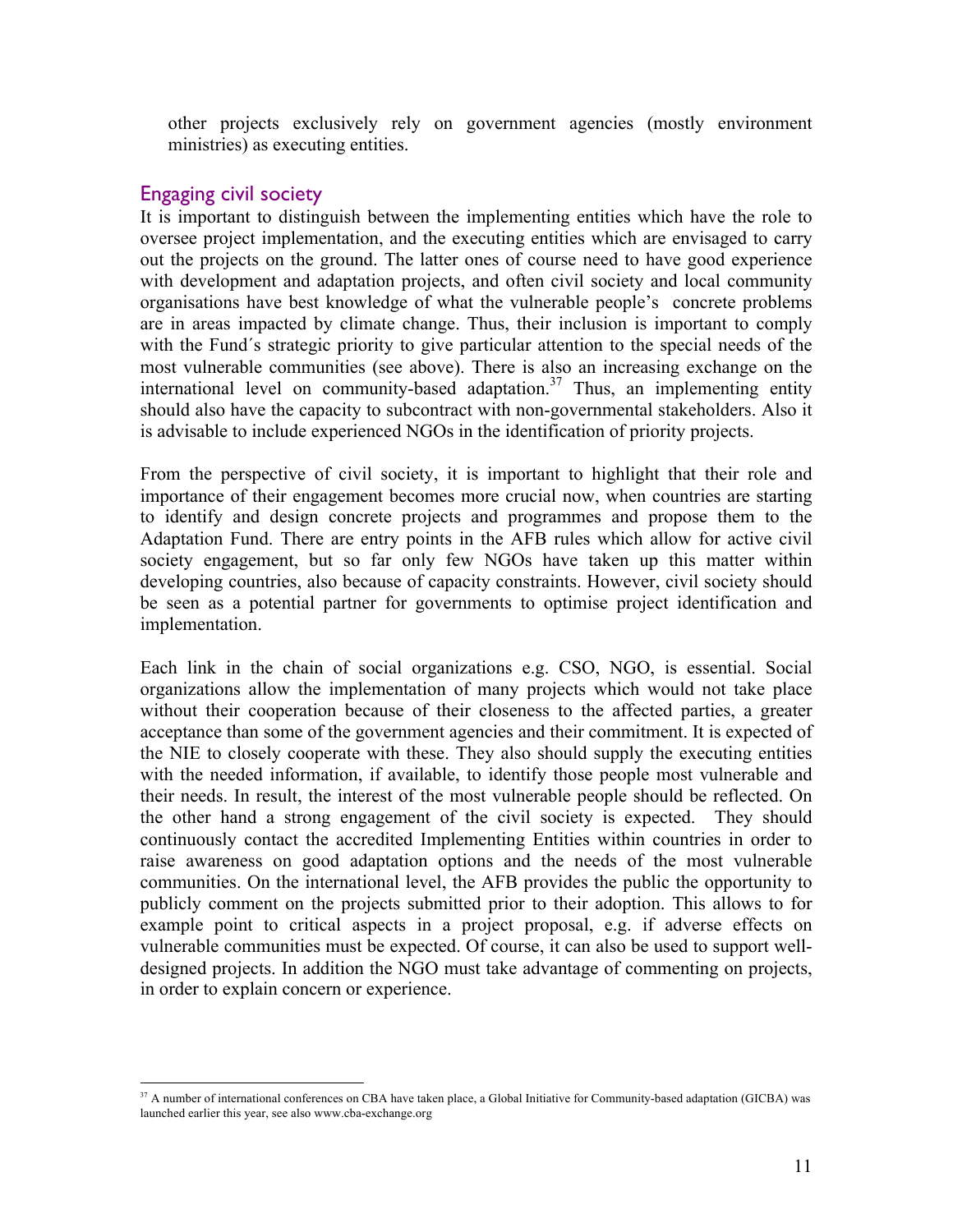## The future Fund: assessing the outlook

The AF with its innovative feature is established and now fully operational. Now it has the possibility to show all how its features can manage the adaptation challenge. The Board members have developed a good working spirit in the Board. It has been quite an achievement to establish a proper framework to work within. The Board now has mostly good and clear procedures and policies, including strong fiduciary management standards. The AFB has established committees, panels and anything else that is necessary to deal with Projects, Programs and entities in a good qualitative manner. The first project concepts have now been approved and the first payments for implementation will take place this year. The accusation that the Fund is too polarised in order to function well is proving itself as unsubstantiated<sup>38</sup>.

In order to ensure that results are being met and the implementation is being monitored, the AFB currently develops a "result based framework", which contains high-level goals, information and objectives, appropriate indicators and targets, all essential for monitoring progress towards results and utilisation of resources. The measurable, verifiable and quantifiable results should help the Board to steer the AF in the right direction, as well as provide the Parties with guidance for successful implementation of projects and programmes.

We have seen in this paper, that the faulty accreditation of NIE is a challenge for the AFB. This requires a strong and ambitioned communication strategy, which uses each regional as well as international meeting, in order to explain how one can access the resources of the Fund rapidly.

The NGOs and CSOs should be given the opportunity to demonstrate their maturity in terms as executing entities, what has happened with the first project proposal submitted by the Senegal NIE. This is part of a larger learning process in which it is very important that it is assured sufficient experimentation and heterogeneity in projects and executing entities because the challenge of adaptation is relatively new and we need to build an array of best practices to be scaled up quickly and widespread to other countries.

To reach out to the most vulnerable communities, it's crucial to engage those organisations that already are embedded in the most difficult conditions, which are often linked to poverty, social exclusion, geographical marginality.

On the international level, engaging for additional funds to be channelled to the AF remains an important task. First developed countries have now pledged voluntary contributions to the AF which is a signal of the growing trust.<sup>39</sup> However, what is really needed is the implementation of innovative sources which can generate resources additional and independent from developed countries´ national budgets, such as levies or emission allowance auctioning for aviation and maritime transport, as the LDCs have started to ask for. Furthermore, the progress of the AF should also be highlighted in the context of the debate about a new Fund under the Convention, where the AF could potentially become a window.<sup>40</sup>

<sup>&</sup>lt;sup>38</sup> Such criticism may be strategically motivated by developed countries who may feel that it is not in their interest to develop alternative approaches to the current World Bank/GEF architecture for delivering climate change funding.<br><sup>39</sup> Spain: 45 million Euro; Germany: 10 million Euro; Sweden: 10 million Euro

<sup>&</sup>lt;sup>40</sup> Of course, this is not an easy debate which needs to take into account the two-track reality (KP and LCA) and other aspects. Nevertheless, a strong future for the AF should be advocated for progressively.